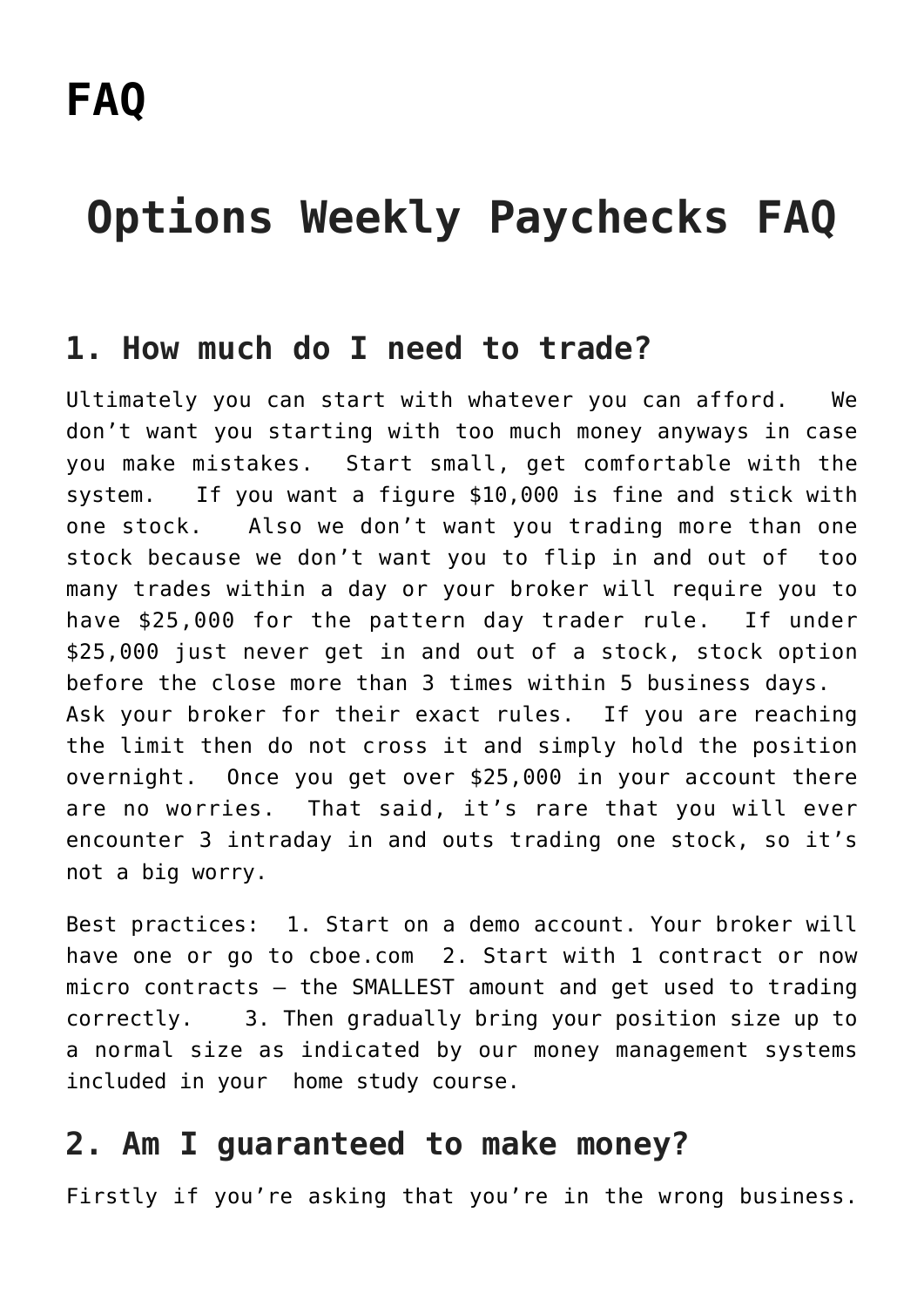You may want to consider a marketing business or an affiliate business where they talk about guarantees of your success… Maybe you've heard too many messages giving you false hope of a guarantee of success. Firstly no one is supposed to be guaranteeing you success by law and secondly life doesn't work that way. If you haven't been successful in training in an online business yet a possible root cause may be that you are looking for some order Crystal ball guarantee. This is the same syndrome as the"Holy Grail" Syndrome where are you and chasing 110% winning. It's another form of fear. You need to wake up from that.

We sell real trading system that involves real risk. A real trading system gives you a good chance at potential future success. It's all about chance, taking the best chance we can because no one can predict the future exactly. And it's a total waste of time to try.

And yes you could possibly, potentially make a FORTUNE with our systems. The meantime you could run a solid system put yourself in a very good position to make consistent evergrowing money overtime. In order to achieve that you'll have to take a chance, a gamble, a high probability bet that a trading system or trading strategy could give you potential future success. And after saying all this if you're still looking for some sort of future guarantees then sorry, this trading site is not for you. We are looking to work with those who are grounded in reality and look to grow a real and solid trading business.

## **3. How many trades per week will I be doing on your systems?**

Up to 5 trades per week maximum. Some weeks just one trade.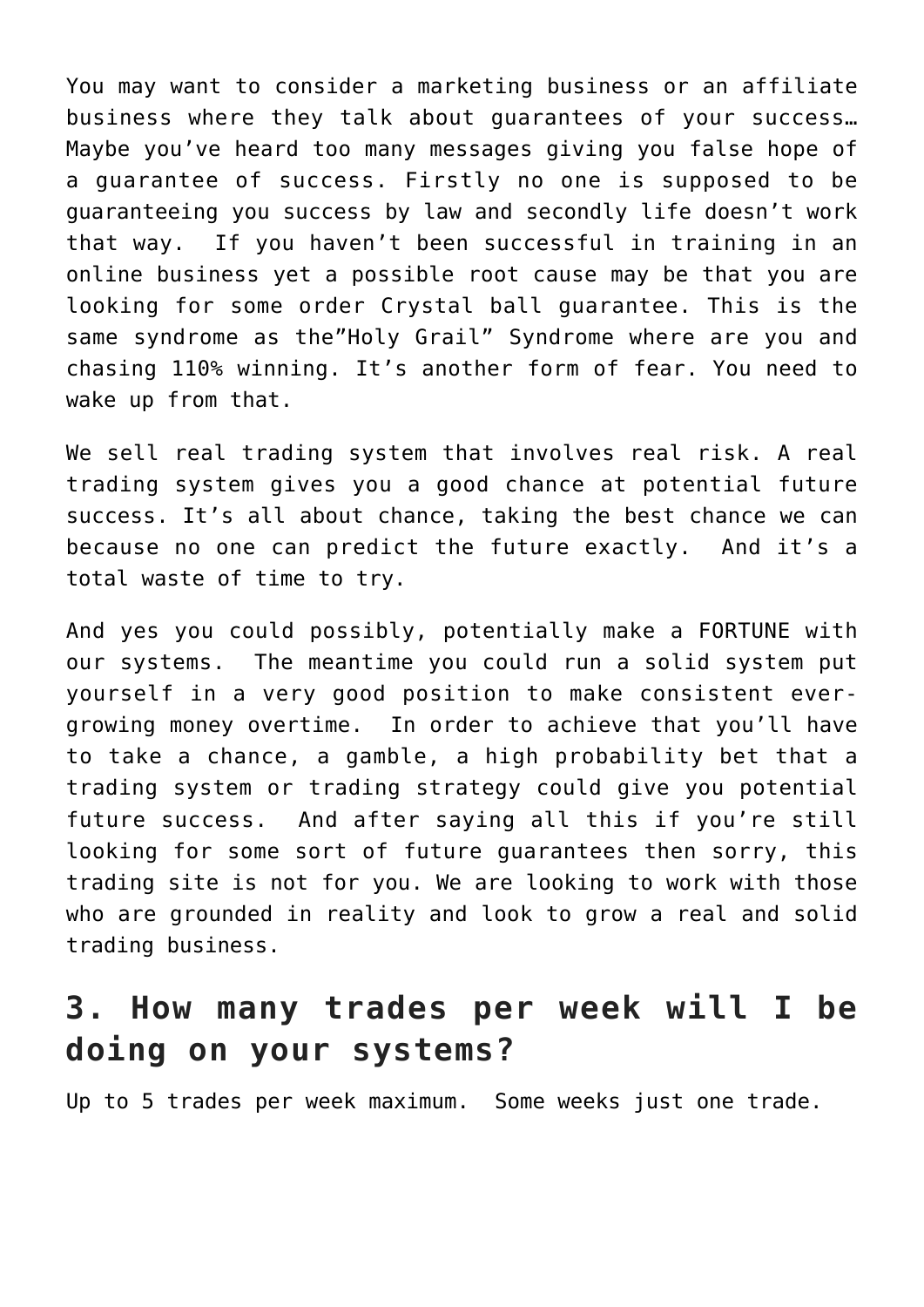## **4. Is this software?**

No this is a home study course that teaches you the system, how to successfully trade this system. The home study courses are in video format. You can access online.

# **5. How long will it take me to learn how to trade your options trading systems?**

It will take you a day to go through the videos. Then you'll need to practice trading the system. You can do so historically by going back on your charts in time and pretend like you are in real time by moving the chart forward with the red arrow key. Or you can paper trade in real time. You can use a virtual trading platform has found that CBOE.com. Ultimately you'll need to trade with real money, starting small and staying small for a while until you get the hang of simply executing the system.

## **6. Do I need to watch the markets all day long?**

No. You will need to glance at your charts a couple times a day. You will be trading intraday bars so you will have to be able to glance at your charts here and there throughout the day but you do not have to stare at the screen all day! Actually it is preferred to not watch the markets too much. The less you watch the markets the better. Why? Because hypnotic price action from the markets is the way the markets convince us to do dumb things, Forever all the marketplace wants to take Armani just as well as we want to take its money.

## **7. What other purchases are required if any?**

You will need real time charts. Esignal.com /Interactive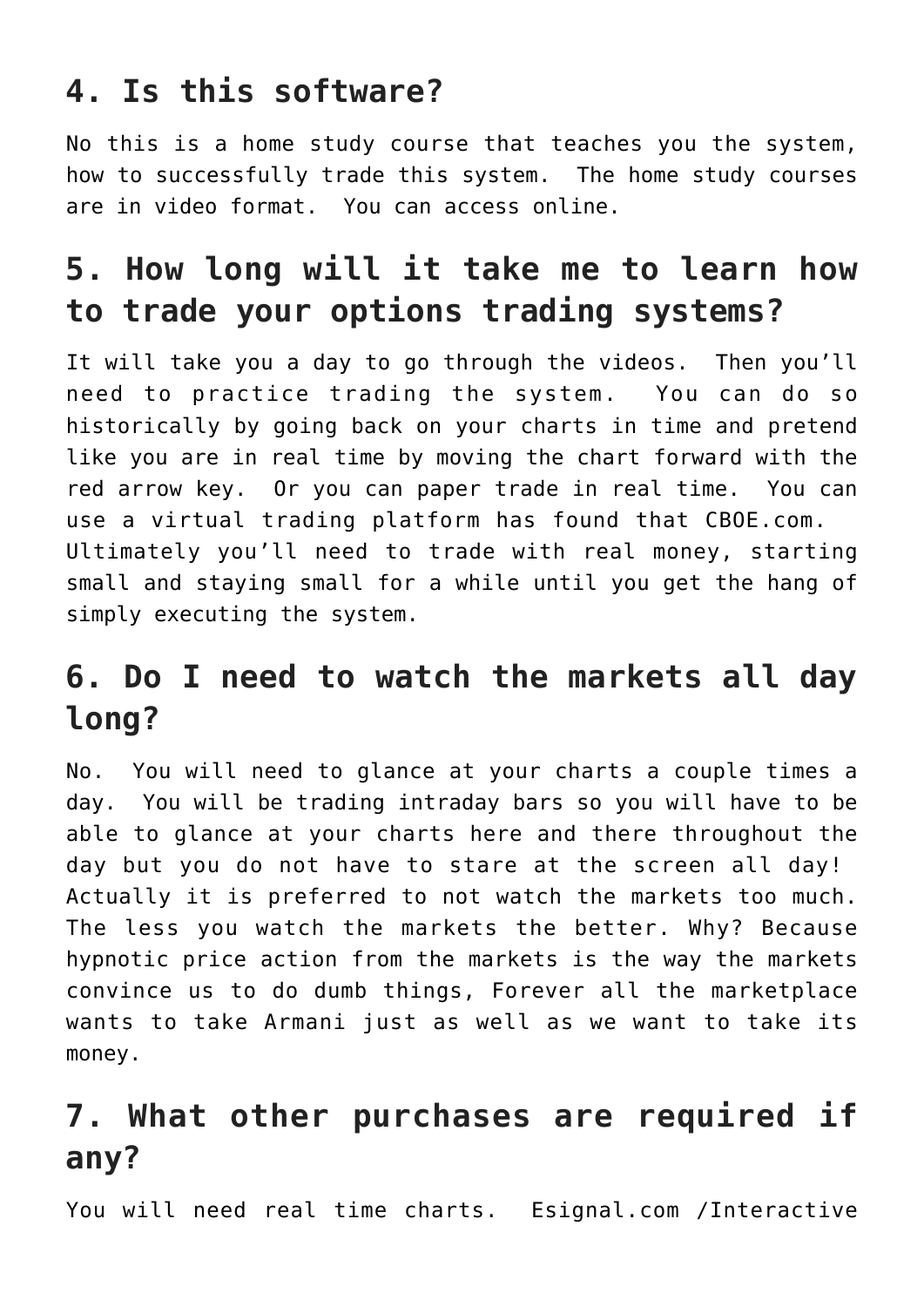Data, freestockcharts.com (some say is pretty good and it's free), DTNIQ etc …

## **8. Is this a signal service? Do you send me signals?**

No. We are selling trading system home study courses that teach you how to trade for life, giving you a plan to potentially trade for a very good living. You will be old to generate your own signals from our systems. And you will be able to trade whatever stock you want.

#### **9. Will I make money right away?**

Possibly, although we can not make you promises. See the disclaimer verbiage… It depends on what the market is giving out for that week. But the secret is to not worry about 'winning and losing' or trying to predict the market, or hit it big instantly. The secret is to focus on executing the system without thinking much about it. The system takes care the potential 'hitting it big' part. That is how it's designed to work over time while helping keep you from getting conned by the market place through your emotions into doing the exact opposite of what you should be doing.

## **10. Is this day trading?**

No this is micro swing trading where we are looking to hold positions overnight for 1 to 5 days max.

## **11. Are their refunds?**

No, please read the terms. We are willing to help you become successful though. We can also adjust systems to meet your needs or in worst case completely replace the system if it becomes impossible for you to trade due to other circumstances at our discretion.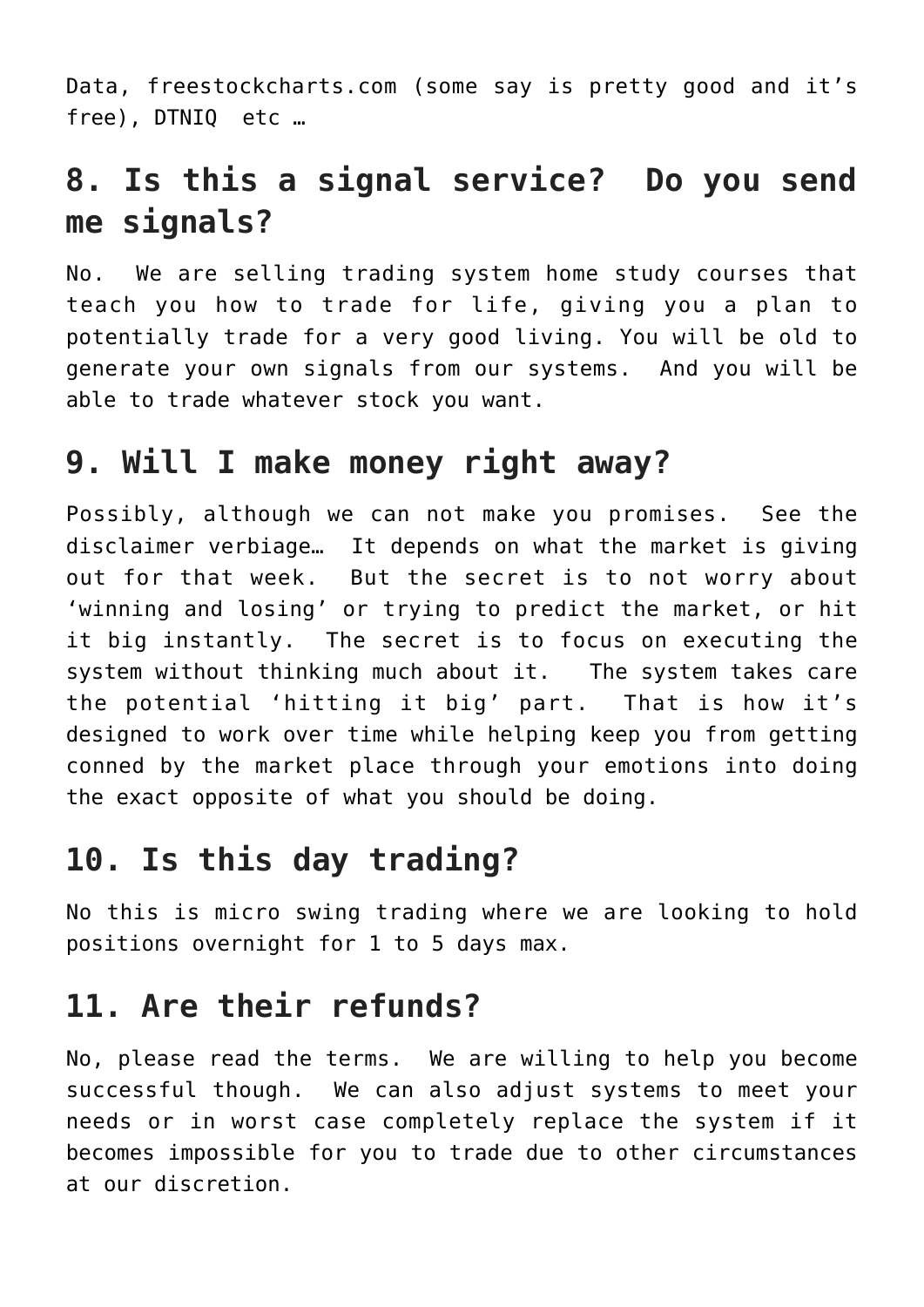Also you need to treat this as if you are taking a chance with positive expectation as you would treat a trade. Fortunately our systems are awesome, proven by many students. We have not met one unhappy customer today and no one has ever even asked for a refund even. So it's a non issue. Also we need to protect the system for you and can't let freeloaders try abuse the system as they have in the past. If a system is not working out for you may contact us for help after you've gone to the system three times with the notepad writing down observations and questions. You may ask us to clarify points or suggests that we do part of the system better etc. We always look to improve. We will make extra videos to explain, add clarity videos and add them to the course if necessary. And if it gets to a point where we agree that you would do better off in another system we can put you in another system I will be more appropriate, at our discretion. We want to help you become successful. It is in our interest. That said you also have to work and follow instructions regarding execution, Learning and practicing the system.

## **12. Do you support your product?**

Yes of course. Our goal is to help you become wealthy with our systems actually. Try us! You'll see that we'll even push you to trading correctly while expanding your trading goals. We want you on our trading Hall of Fame wall! Really. We have a method for you to learn and master the system. Plus we will be happy to add additional videos, explanations on your product access page to clarify trading of the system for your reference. You may access this support system from your product back office access page.

# **13. Can I make a living with Options Weekly Paychecks Systems?**

In short, We make trading systems to give you the potential to sincerely and seriously put yourself in position to average a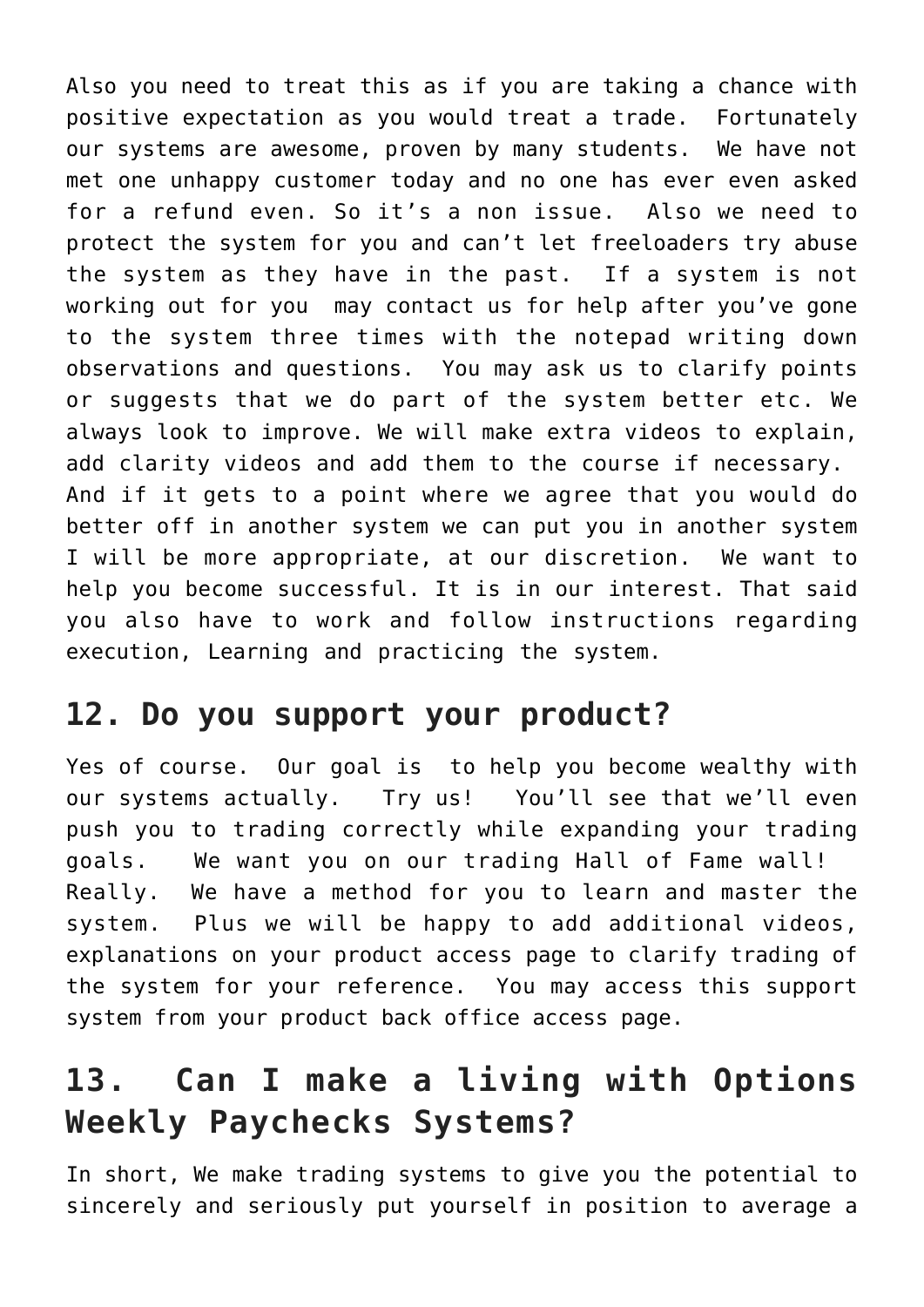weekly paycheck to your income. We also provide direction for potentially compounding returns over time through consistent execution of the system and a solid money management system.

Also we don't know if you're going to learn the system, practice it, get it down cold and then actually trade it in a consistent way. But if you do I would say that there is a good deal of possibility that you could trade these systems for a very good living. We can't predict the future and weekly price behavior will change, cycle continually but these systems were built off of solid price action principles designed to stand the test of time. Since these systems have performed consistently well in the past we 'place our bets' that the system will likely perform in a similar way into the future. (although past results are not necessarily indicative of future results as the disclaimer below will explain in full)

#### **14. Is this risky?**

In short yes. So is driving. So is marriage. So is opening your own business. So is working for an employer who can fire you anytime.

I'm afraid if you're asking that you don't understand the opportunity and how to trade the markets in a serious way. That is understandable due to never ending hype and nonsense by ignorant people on TV and the Internet. Since they're too lazy to learn how to trade well, they tend to treat trading as a gimmick. Yet they keep working their commentary jobs. In the meantime you learn how to become a good trader who treats trading very seriously as one would a bricks and mortar retail business or even your job.

We go nowhere in life in less you take risks. But in order to win in life you need to take smart risks, high probability risks. The same applies in trading. In trading you need a very organized approach and a plan of action for all times while